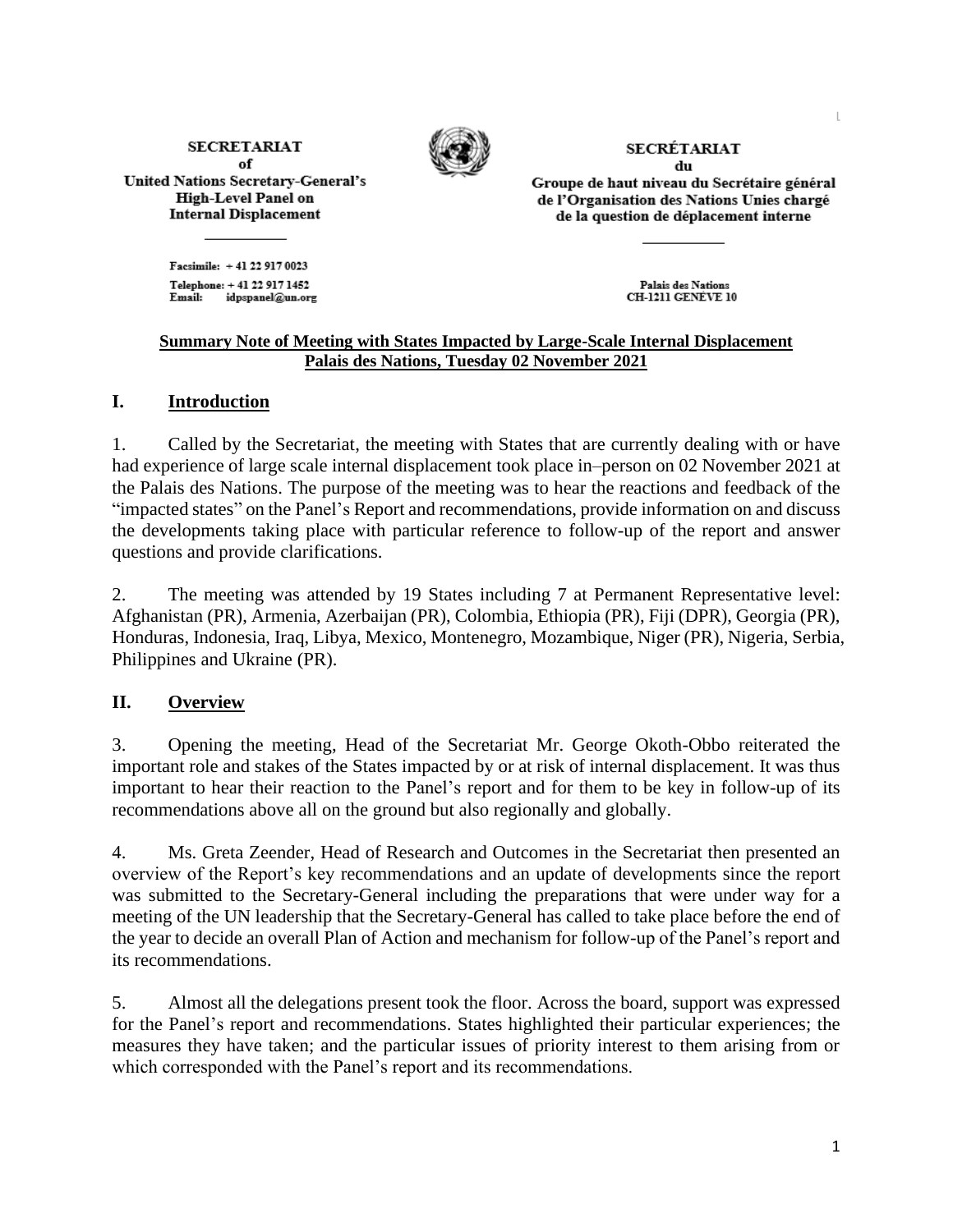- 6. In summary:
	- i. Strong support was voiced for the Panel's calls for effective prevention of the root causes of displacement, mitigation of the risks and a decisive drive for solutions.
	- ii. For all these shifts, speakers echoed the critical importance of national ownership, political will, responsible sovereignty and government leadership.
- iii. The shift to a development-oriented approach linked to peace, safety and security, disaster risk reduction and climate change action was strongly supported.
- iv. The "whole of government" approach; the need for national normative, policy, institutional, knowledge and capacity institutionalization on internal displacement; and effective engagement and collaboration with the UN, national civil society organization, the private sector and IDPs themselves – while ensuring context-specific responses and, in particular, support for host communities- were highlighted.
- v. A number of speakers specifically referred to and reinforced the importance of data on internal displacement, particularly to inform assessment and analysis, national planning, delivery and accounting for results.
- vi. Several States stressed the importance of capacity building and access to financing with one representative expressing specific support for the recommendation for a Global Fund on Solutions to Internal displacement to be established. As one speaker put it: "Adequate financing and capacity building is key".
- vii. The Panel's recommendation for the establishment of the function of an SRSG on Solutions to Internal Displacement attracted a number of reactions:
	- a) Four representatives expressed unequivocal support for such a designation.
	- b) Another argued that ownership of the internal displacement issue within and across the United Nations itself still needed to be crystallized and systematized, including advocacy and response capacity of UN and its engagement with States.
	- c) In the view of these speakers, an SRSG as recommended by the Panel could be a pragmatic step to ensure predictable engagements towards solutions within and with the UN system.
	- d) On the other hand, two governments said they did not necessarily see the need for such a position and would like more information. As one of these representatives put it: "Political will is crucial, but we favor a streamlined approach without creating another structure like an SRSG."
- viii. The issue of follow-up drew remarks from virtually all the speakers. All underlined the importance of robust follow-up to the Report, including:
	- a) A call for the Member States all to own the report and take decisive steps to implement and give life to its recommendations. In the words of one Permanent Representative: "We should not be satisfied with just a nice report, and we all want this quickly in action".
	- b) A global mechanism with a mandate to follow-up on the recommendations of Panel in accordance with a plan of action which the Secretary-General was called upon to constitute. This mechanism should specifically include countries impacted by internal displacement and facilitate for States to continue engaging and sharing with each other experiences and lessons learned on the implementation of the recommendations.
- ix. Elaborating on mechanisms that could be established to include and engage with impacted states in the best way possible, a number of ideas were expressed including:
	- Maintaining the Group of Friends of the Panel.